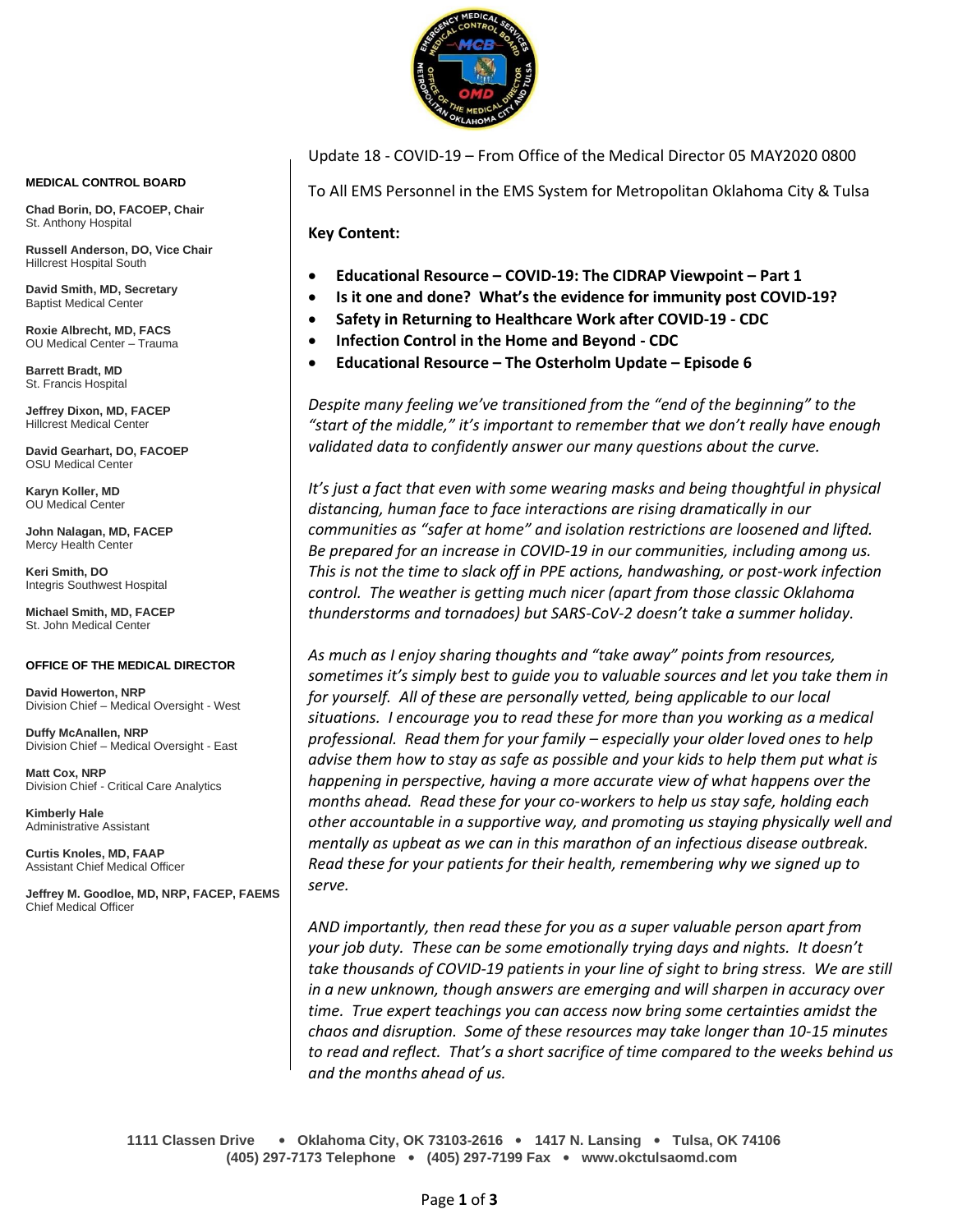*Please invest the time in you. I absolutely know you are worth it! So, here's those recent teachings for you, your loved ones, and your patients…*

# **Educational Resource – COVID-19: The CIDRAP Viewpoint – Part 1**

Dr. Michael Osterholm, Director of the Center for Infectious Disease Research and Policy at the University of Minnesota, his team of accomplished public health professionals, and some talented guests of theirs are now bringing us a new periodic resource: *COVID-19: The CIDRAP Viewpoint*. This is apart from their wonderful podcast (see below) and shouldn't be considered a substitute for it. There are some overlaps, but it's exciting to see great minds working collaboratively to bring us new insights based on impressive sources of research. John Barry (author of *The Great Influenza* recommended in Update 16) from Tulane University School of Public Health and Tropical Medicine joins in with the CIDRAP crew on this one.

I find the three models of what could be ahead as outlined in this report to be helpful in planning contingencies. No question that anytime we get relief from the "peaks" of disease, we should be working harder than ever to make sure we are as prepared as we can be for the next one, especially the dreaded Fall 2020 prediction model peak. It's important we strengthen PPE manufacturing capacities, improve supply chain management, and our local organizations' ability to get those needed safety products delivered in over the summer. Check out the first issue here: [https://www.cidrap.umn.edu/sites/default/files/public/downloads/cidrap-covid19-viewpoint-part1\\_0.pdf](https://www.cidrap.umn.edu/sites/default/files/public/downloads/cidrap-covid19-viewpoint-part1_0.pdf)

# **Is it one and done? What's the evidence for immunity post COVID-19?**

While we all understandably would like to think that once we have COVID-19 (and in the course of this pandemic, it is more likely when not if you and I get a case of this) we're protected ahead, the data just isn't there. Hopefully, it will be, but I wouldn't count on such until some proof emerges. The collective of infectious disease experts for now *think* the majority of COVID-19 patients that recover will have *some* degree of immunity, but for how long? Months, a few years, permanently? No one knows. We're still way too early in the global experience to have history on our side for the answers we seek.

For now, caution from the World Health Organization (WHO) in a statement focused on this topic, released on April 24<sup>th</sup>: <https://www.who.int/news-room/commentaries/detail/immunity-passports-in-the-context-of-covid-19> and in a nice framework for discussing it from National Public Radio (npr) at: [https://www.npr.org/sections/coronavirus-live](https://www.npr.org/sections/coronavirus-live-updates/2020/04/25/844939777/no-evidence-that-recovered-covid-19-patients-are-immune-who-says)[updates/2020/04/25/844939777/no-evidence-that-recovered-covid-19-patients-are-immune-who-says](https://www.npr.org/sections/coronavirus-live-updates/2020/04/25/844939777/no-evidence-that-recovered-covid-19-patients-are-immune-who-says)

### **Safety in Returning to Healthcare Work after COVID-19**

The Centers for Disease Control (CDC) updated guidelines for us as healthcare professionals to follow when evaluating the safety of returning to work after COVID-19 illness. Here's that link: [https://www.cdc.gov/coronavirus/2019](https://www.cdc.gov/coronavirus/2019-ncov/hcp/return-to-work.html) [ncov/hcp/return-to-work.html](https://www.cdc.gov/coronavirus/2019-ncov/hcp/return-to-work.html)

A key part of this guidance, updated April  $30<sup>th</sup>$ , is this:

"Symptom-based strategy. Exclude from work until:

At least 3 days (72 hours) have passed since recovery defined as resolution of fever without the use of feverreducing medications and improvement in respiratory symptoms (e.g., cough, shortness of breath); and,

At least 10 days have passed since symptoms first appeared"